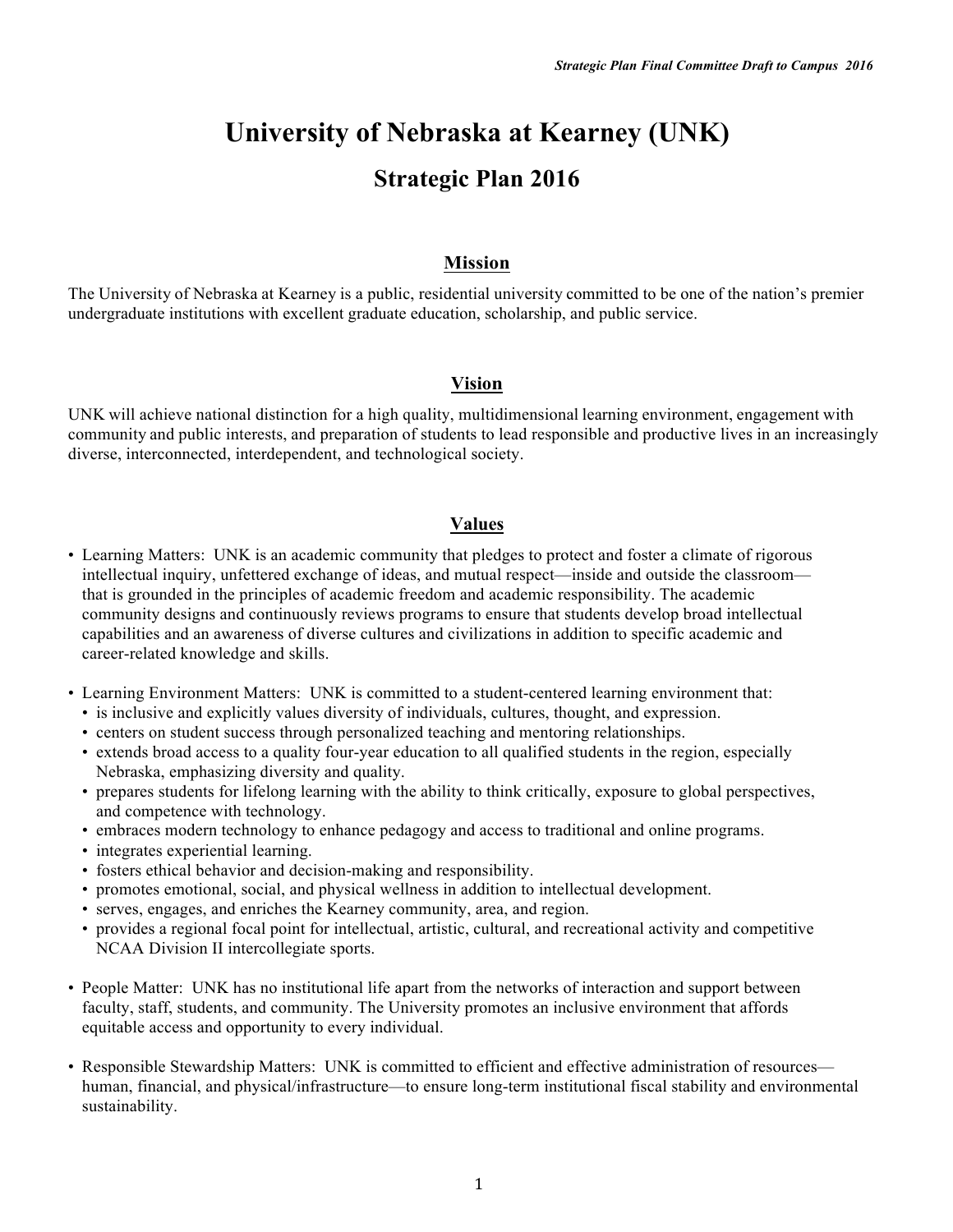# **Mission Imperatives**

UNK is an exemplary public university that serves Nebraska by:

- meeting citizens' educational needs.
- adhering to policies of accrediting and governing agencies.
- being accountable to stakeholders for the quality of its work and for good stewardship of its resources.
- engaging in research, service, and outreach activities that apply university expertise to public needs.
- renewing curriculum, pedagogy, and activities with advice from internal and external constituencies.
- recruiting, challenging, nurturing, and retaining a diverse student body.
- recruiting and mentoring qualified diverse faculty and staff.
- building bridges to the community and state through athletic, cultural, and educational events.

UNK is an exemplary residential university that provides:

- a holistic approach to student development manifested in a progressive academic curriculum and a wide array of personal growth opportunities outside the classroom.
- residence halls and academic buildings that are well suited to student success and achievement.
- modern, well maintained and secure living and dining accommodations, sports and recreational facilities, and campus grounds.
- programs and services designed to involve those who live on or off campus in campus life.
- deliberate interaction with the surrounding community, capitalizing on location advantages to enhance learning opportunities for students.

UNK provides quality undergraduate education by means of:

- a curriculum that provides solid grounding for students in the liberal arts and sciences while also enabling them to specialize and prepare for careers.
- high quality academic programs that attract top students and draw faculty from centers of scholarship nationwide and worldwide.
- a well-qualified faculty/staff/student community whose diversity is itself an educational resource.
- student services that foster academic success, involvement in campus life, and progress toward graduation.
- a culture that supports opportunities for international experiences and studies.
- a commitment to learning with plentiful opportunities for students to engage in research with professors.
- a modern instructional and information technology infrastructure that promotes online instruction as a complement to on-site teaching.
- processes to assess student learning and to adjust programs in light of that appraisal.

UNK provides quality graduate programs that:

- build on areas of undergraduate strength.
- familiarize students with trends and developments in their disciplines.
- respond to public need and demand.
- mentor students to contribute to their disciplines and apply knowledge to issues in society.
- help students develop research skills.

UNK values and supports faculty research and creative activity that:

- advances academic disciplines and addresses public needs.
- enhances teaching and professional development.
- involves mentoring and collaboration with students.

# **Envisioned Outcomes**

- UNK will graduate persons who know the accomplishments of civilizations, who value disciplined thought, and who are prepared for productive careers, further education, and responsible citizenship.
- UNK will advance state and community interests by applying university educational programs and other expertise to meet public needs.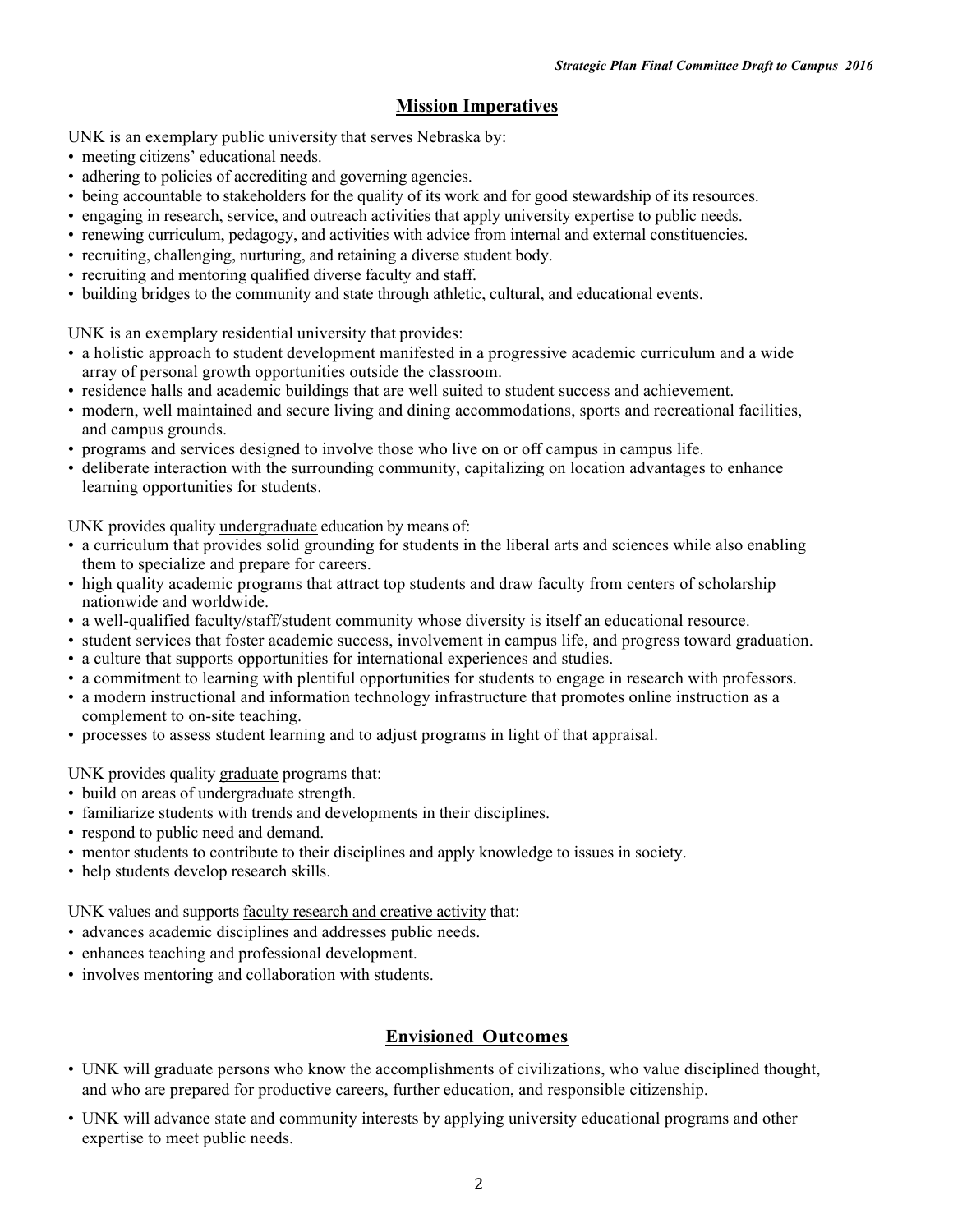# **Strategic Goals, Strategies and Implementation Priorities**

Four strategic goals were derived directly from each of UNK's four core institutional values. Strategies and implementation priorities provide the means for achieving/evaluating progress toward the four strategic goals.

**UNK Value—Learning Matters.** UNK is an academic community that pledges to protect and foster a climate of rigorous intellectual inquiry, unfettered exchange of ideas, and mutual respect—inside and outside the classroom that is grounded in the principles of academic freedom and academic responsibility. The academic community designs and continuously reviews programs to ensure that students develop broad intellectual capabilities and an awareness of diverse cultures and civilizations in addition to specific academic and career-related knowledge and skills.

**Goal 1: Academic Quality.** Faculty and staff will ensure ongoing review and continuous improvement of the curriculum across all academic programs on campus.

# **Strategies and Implementation Priorities:**

- 1A. All academic programs and units on campus will undergo continuous review characterized by systematic planning, collection and analysis of data, and evaluation.
	- Form Academic Program Review Assessment Committee to review/evaluate/identify common processes and metrics, quantitative and qualitative, to ensure meaningful ongoing review of quality and efficacy of all academic (both instructional and non-instructional) programs.
	- Review and, as appropriate, restructure the academic alignments within academic affairs, colleges, and departments—may include consolidation or separation of academic units and/or reapportionment of resources.
	- Engage academic units to identify themes that might connect curriculum across campus (STEM/STEAM, Great Works, e.g.).
	- Evaluate pursuing formal accreditation for quality academic programs that are not currently accredited.
- 1B. Require completion of an extended/substantive and independent, yet faculty guided, Experiential Learning (EL) activity, within the major field of study, for graduation in all academic programs/degrees.
	- Form a campus-wide EL Committee to develop a common University-wide EL framework and require completion of an approved EL activity for all graduates beginning in the 2017-18 academic year.
	- Explore EL innovations including mode of learning and the centrality of critical thinking and communication to student success.
- 1C. Embrace NU-system priority of collaboration and enhance/increase collaborative opportunities with other campuses, government agencies, and the private sector.
	- Survey all existing collaborations across campus and identify/prioritize future opportunities.
	- Identify/prioritize future opportunities that benefit students and regional/state/beyond needs, building upon existing/emerging system-wide collaborative models (e.g., Food for Health, Health Sciences, Engineering).
	- Expand innovative curricular initiatives (e.g., stackable credentials, certificate programs,  $2 + 2$  articulation agreements, and internships) in collaboration with other NU campuses, public or state universities, community colleges, and the corporate sector.
	- Capitalize on unprecedented/expanded scope of academic opportunities while developing University Village, e.g., public/private academic and workforce-related ventures, maker spaces, incubator initiatives, collaborations with government, city, civic agencies.
- 1D. Evaluate existing on-site and on-line graduate programs, investigate new degree/credential options in areas of strength and demand—notably those that form stronger partnerships with other NU campuses.
- 1E. Expand undergraduate and graduate online offerings in areas of strength and demand to provide greater access to quality UNK programs and market/recruit aggressively.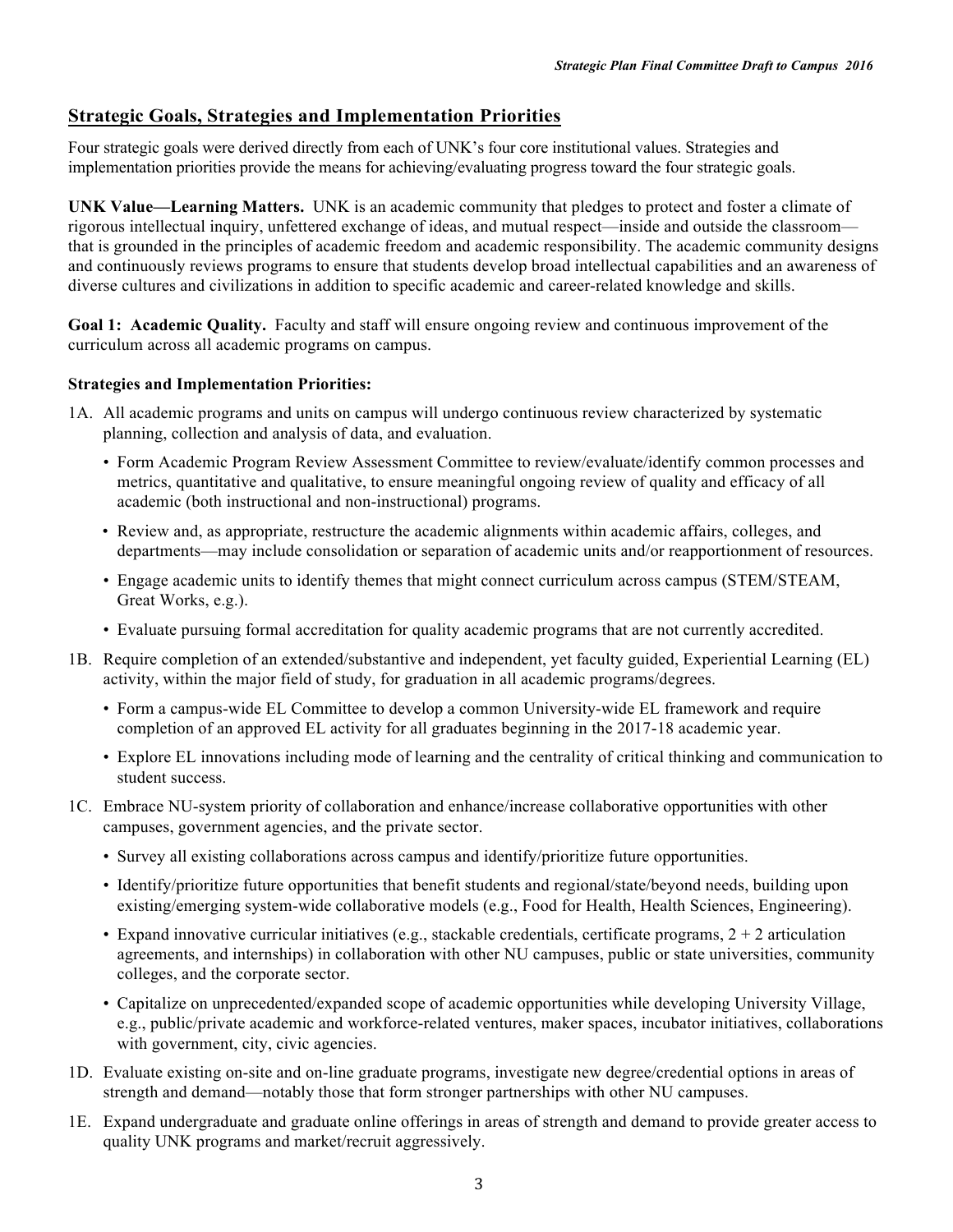**UNK Value—UNK is committed to a student-centered learning environment:** that is inclusive and explicitly values diversity, extends broad access, promotes emotional, social, and physical wellness, embraces technology, centers on personalized teaching and mentoring relationships, enriches the Kearney community, provides a regional focal point for intellectual, artistic, cultural, recreational, and competitive NCAA Division II intercollegiate sports.

**Goal 2: Access and Success.** Increase recruitment and enhance support for student success.

#### **Strategies and Implementation Priorities:**

2A. Increase recruitment of a quality, diverse student body through holistic enrollment management.

- Elevate expectations for every unit/member of the campus community to embrace the critical role each plays in recruiting/retaining students—emphasizing engagement, positive interactions, and mutual respect.
- Evaluate and enhance all aspects of recruitment (e.g., Admissions & Financial Aid strategies, campus tours and academic department visits, marketing/messaging, transfer processes).
- Deploy targeted initiatives to increase enrollments of transfer, minority, and international students and increase presence in specific Nebraska schools with strong academic programs and high number of quality graduates.
- 2B. Increase retention of a quality, diverse student body through holistic enrollment management.
	- Elevate expectations for deep and professional engagement with students and improved responsiveness and and customer service in all offices and functions.
	- Recognizing the critical role of advising (academic and career), enhance the quality of advising (faculty and staff) through improved formal training, by developing common measures of student satisfaction with advising, and working toward recognition of advising performance as a component of evaluation.
	- Enhance Military and Veteran services and support.
	- Implement best practices and policies to promote student success and timely degree completion.
		- Improve readiness of first-term freshmen "Admitted by Review" by creating/offering a series of 1 hour Learning Skills courses that are specific to areas of concern.
		- Improve Freshman to Sophomore retention rate by deploying intensive early/often advising interventions.
		- Ensure academic programs are well-articulated and courses are offered/scheduled to meet demands.
		- Develop a career education module for students that is accessible through MyBlue.
- 2C. Enhance support for diverse University activities and events that enrich the community and cultural life of the Kearney area, state, region, and beyond.
	- Increasingly integrate themes of global engagement and cultural competency in academic programs and across campus and promote cross-cultural interaction between students from different backgrounds.
	- Enhance students' global engagement by increasing Study Abroad Programs (long and short term programs) and continue to promote Service Learning and Community Outreach opportunities.
	- Develop and support a comprehensive vision for UNK as a cultural hub for, for example, the fine and performing arts, museums, festivals, symposia/conferences, civic engagement, and public discourse.
	- Develop strategic plan for intercollegiate athletics, to provide sustainable framework for student-athletes' competitive and academic success, and enhance relationships/affinity with students, employees, alumni, and community.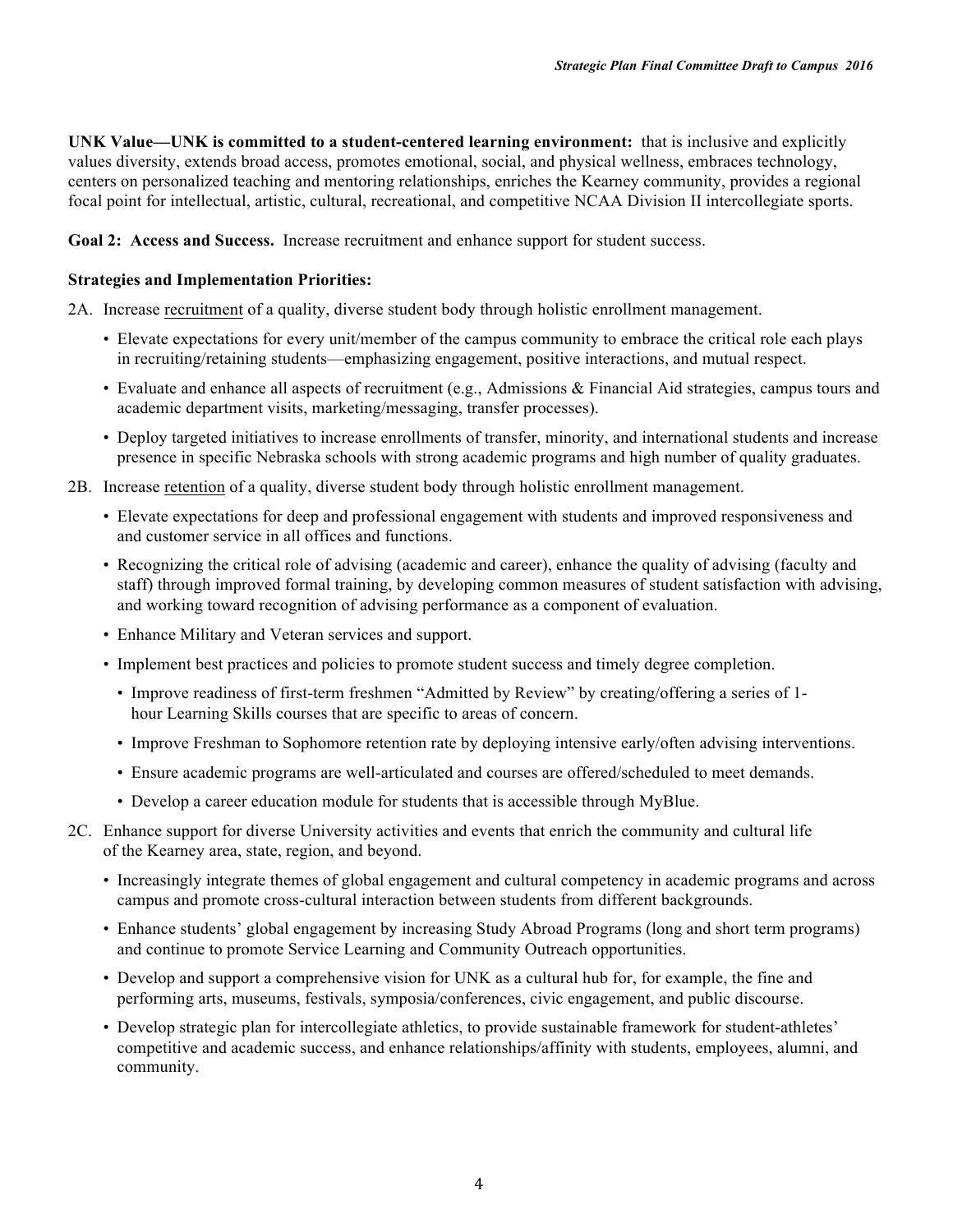**UNK Value—People Matter.** UNK has no institutional life apart from the networks of interaction and support between faculty, staff, students, and community. UNK respects diversity—of individuals, cultures, thought, and expression—and supports an inclusive environment that affords equitable access and opportunity to every individual.

**Goal 3: Quality Faculty and Staff.** Recruit, support, develop, and retain a high quality and diverse faculty and staff.

# **Strategies and Implementation Priorities:**

3A. Evaluate processes of recruiting, retention, compensation, and explore alternate compensation approaches.

- Develop effective job postings that accurately reflect position responsibilities and workload expectations and enhance postings with marketing material that promotes the campus and community.
- Supervisors at all levels will be responsive to issues affecting retention, in addition they will model, encourage, and evaluate—as appropriate within university guidelines—employee professionalism as exhibited in interactions with students, colleagues, and constituents.
- Explore ways to address wage compression and salary inversion.
- Solicit campus input to guide continual enhancement of faculty and staff orientation and supervisor training.
- Survey employees to determine professional development needs and prioritize for funding support.
- Survey employees to determine meaningful recognitions of contributions, performance, and accomplishments.
- 3B. Explore and implement ways to enhance diversity of faculty and staff.
	- Initiate the Equity, Access and Diversity Advisory (EAD) to assist the Chancellor in further nurturing an atmosphere of inclusion for faculty, staff, students, and visitors to campus.
	- Evaluate current recruiting processes and procedures to attract larger and more diverse candidate pools.
- 3C. **Specific for Faculty:** Explore and implement approaches to managing workload/expectations and teaching, scholarship, and service to enhance the workplace and productivity.
	- Utilize Digital Measures as the official electronic repository for faculty activity (teaching, scholarship, service, and administrative responsibilities) and annual productivity goals.
	- Examine faculty workload policy, clarify performance/evaluation expectations, and seek parity across units.
	- Inaugurate, and clarify performance/evaluation expectations for, appointments of designated faculty as Professor of Research (greater degree of focus on scholarly activity) or Professor of Practice (greater degree of focus on teaching/advising/service).
	- Provide appropriate and reasonable support for faculty to pursue a meaningful agenda of scholarly activity; one of professional satisfaction and distinct benefit to students and society.
		- Survey faculty to determine resources (time, space, support staff, equipment, supplies, and travel) required to pursue meaningful scholarly activity, identify funding sources, and develop incremental allocation plan.
		- Develop campus-wide program in grantsmanship to increase grant resources, and in seeking parity across units, work toward recognizing grantwriting as an option for faculty scholarly productivity in evaluations.
- 3C. **Specific for Staff:** Explore and implement approaches to managing workload/expectations to enhance the workplace and productivity.
	- Benchmark staff compensation through established NU system pay bands.
	- Clarify staff workload expectations within job descriptions/bands and seek parity across units.
	- Evaluate feasibility of flexible work scheduling (flex days/hours, compressed work week, work-from-home).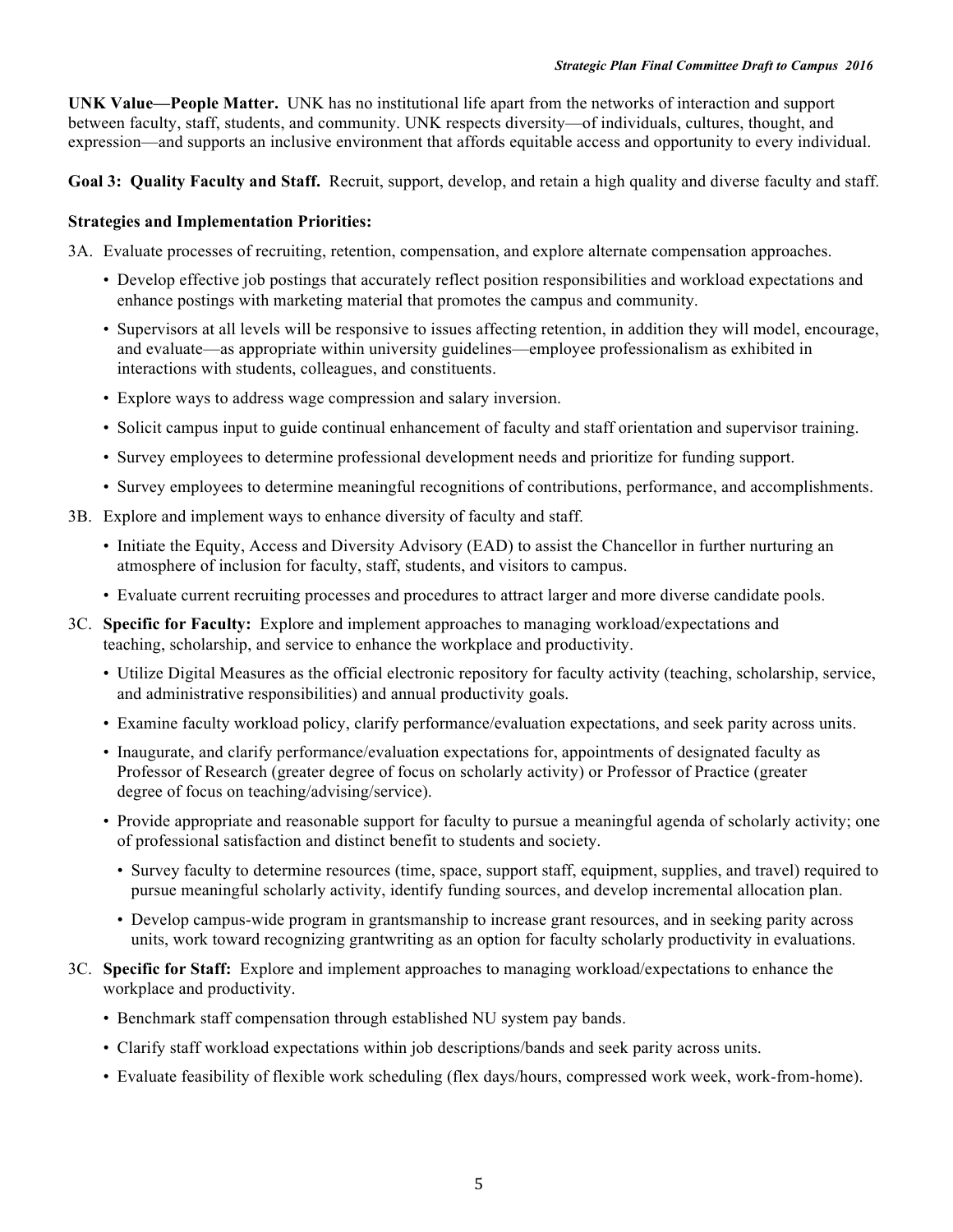**UNK Value—Responsible Stewardship.** UNK is committed to efficient and effective administration of resources human, financial, and physical/infrastructure—to ensure long-term institutional fiscal stability and environmental sustainability.

**Goal 4: Stewardship of Resources.** Secure, generate, and responsibly steward the resources necessary to carry out the mission of the campus and ensure long-term institutional fiscal stability and environmental sustainability.

# **Strategies:**

- 4A. Annually generate revenue necessary to offer competitive compensation, maintain and replace facilities, and invest in technology and infrastructure, student services, and general institutional needs.
	- Enhance recruitment and retention of students to increase credit-hour production/tuition net revenue.
	- Optimize course offerings/scheduling/enrollments to increase credit hour production/tuition net revenue.
	- Enhance current/Develop new on-campus and online programs in areas of strength/demand and market and recruit aggressively.
	- Increase internal support for, and success in, acquiring external grant/indirect funding.
	- Build on increasingly successful Foundation efforts to increase private giving.
	- Create stronger 2+2 agreements with state institutions of higher education and collaborate with high schools on dual enrollment and other mutually beneficial opportunities.
- 4B. Administer resources in alignment with campus, unit, and operations priorities.
	- Critically analyze, using appropriate metrics, the effectiveness, efficiency, and fiscal and environmental sustainability of every unit/aspect of UNK's operations.
	- Align resource allocations with priorities in all units/aspects of UNK's operations.
	- Continue to invest prudently in technology and environmentally-friendly infrastructure to support campus priorities while seeking efficiencies in purchasing and within current staffing/time.
	- Increasingly execute environmental sustainability strategies identified in UNK's sustainability master plan.
	- Form a Budget Advisory, with representation across campus units, to provide input relative to resource allocation and administration.
- 4C. Enhance UNK's brand and reputational identity across the state, region, and nation.
	- Operationalize plans for integrated marketing/branding/communications, unique to UNK while complimentary to the NU "One University Four Campuses" theme, to tell our University's story and aggressively promote the strategic priorities outlined in this document.
	- Identify and pursue mutually beneficial collaborations with the City of Kearney and Buffalo County, regional businesses and stakeholders, and other specific area communities (such as Lexington and Grand Island) to work together to solve community academic and business challenges.
	- Capitalize on unprecedented opportunities provided by the development of University Village to pursue new ventures and partnerships—public/private, academic/community, retail, office, residential, and recreational.
	- Build on increasingly successful alumni engagement initiatives and tracking of graduates to deepen alumni affinity and engagement with campus to enhance recruiting, fundraising, and experiential learning and internship opportunities.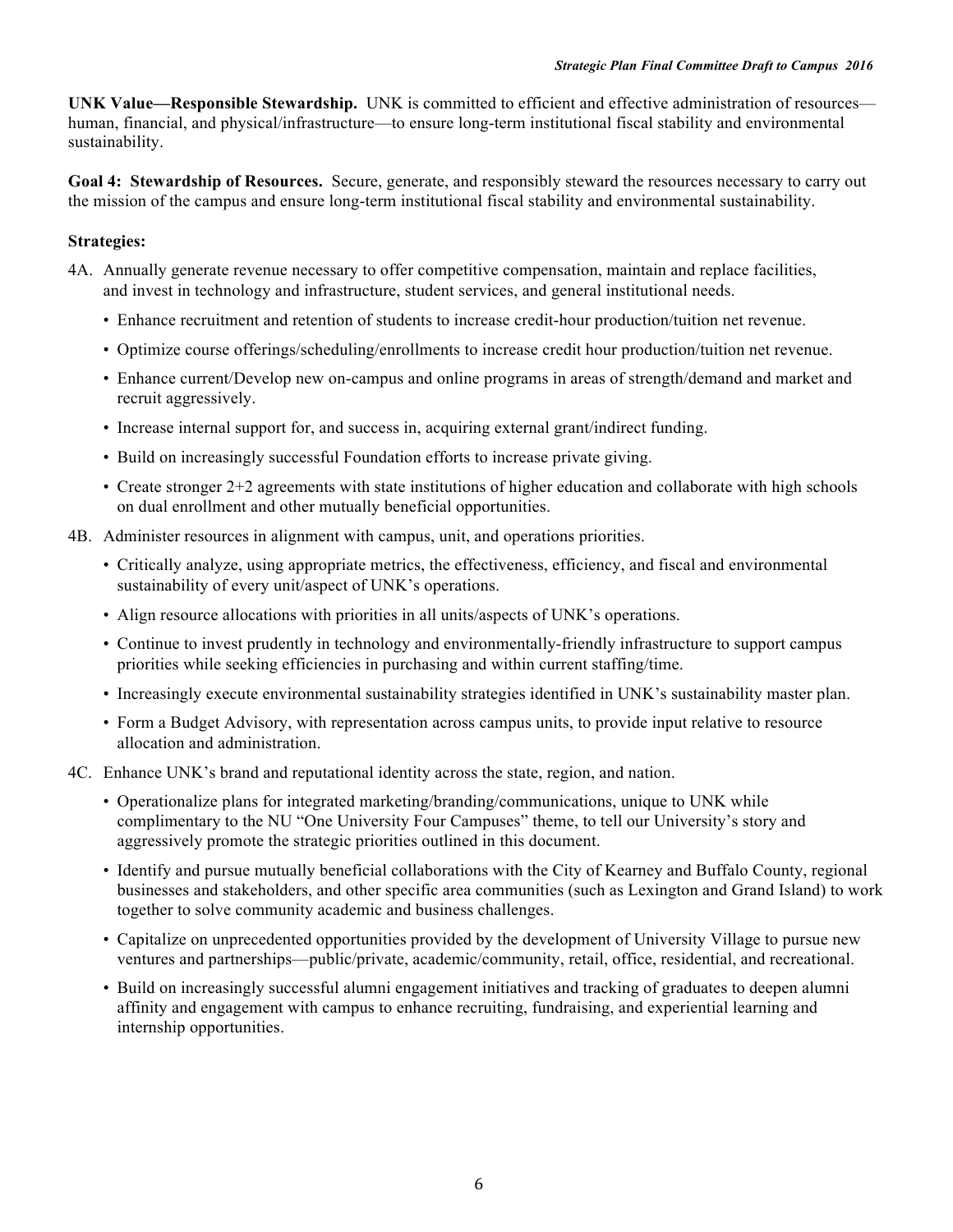# **Responsibility/Timeline Tables**

**Goal 1: Academic Quality.** Faculty and staff will ensure ongoing review and continuous improvement of the curriculum across all academic programs on campus.

#### **Strategies and Implementation Priorities:**

1A. All academic programs and units on campus will undergo continuous review characterized by systematic planning, collection and analysis of data, and evaluation.

| SVCASA, APR    | Form Academic Program Review Assessment Committee to review/evaluate/identify common processes                | 2016 and Annual updates |
|----------------|---------------------------------------------------------------------------------------------------------------|-------------------------|
| Cmmt           | and metrics, quantitative and qualitative, to ensure meaningful ongoing review of quality and efficacy of all |                         |
|                | academic (both instructional and non-instructional) programs.                                                 |                         |
| SVCASA, Deans, | Review and, as appropriate, restructure the academic alignments within academic affairs, colleges, and        | Ongoing                 |
| Chairs         | departments—may include consolidation or separation of academic units and/or reapportionment of               |                         |
|                | resources.                                                                                                    |                         |
| Deans, Chairs  | Engage academic units to identify themes that might connect curriculum across campus (STEM/STEAM,             | As appropriate          |
|                | Great Works, e.g.).                                                                                           |                         |
| Deans, Chairs  | Evaluate pursuing formal accreditation for quality academic programs that are not currently accredited.       | As appropriate          |

1B. Require completion of an extended/substantive and independent, yet faculty guided, Experiential Learning (EL) activity, within the major field of study, for graduation in all academic programs/degrees.

| SVCASA. EL Cmmt | Form a campus-wide EL Committee to develop a common University-wide EL framework and require    | Requirement in place for |
|-----------------|-------------------------------------------------------------------------------------------------|--------------------------|
|                 | completion of an approved EL activity for all graduates beginning in the 2017-18 academic year. | all students 2017-18.    |
| SVCASA. EL Cmmt | Explore EL innovations including mode of learning and the centrality of critical thinking and   | EL Cmmt report spring    |
|                 | communication to student success.                                                               | -2011                    |

# 1C. Embrace NU-system priority of collaboration and enhance/increase collaborative opportunities with other campuses, government agencies, and the private sector.

| Deans Council            | Survey all existing collaborations across campus and identify/prioritize future opportunities.                    | Complete by July 2016  |
|--------------------------|-------------------------------------------------------------------------------------------------------------------|------------------------|
| Deans Council,           | Identify/prioritize future opportunities that benefit students and regional/state/beyond needs, building upon     | Ongoing                |
| Sponsored Programs       | existing/emerging system-wide collaborative models (e.g., Food for Health, Health Sciences, Engineering).         |                        |
| Deans Council,           | Expand innovative curricular initiatives (e.g., stackable credentials, certificate programs, $2 + 2$ articulation | Annual progress report |
| Enrollment Mgmt          | agreements, and internships) in collaboration with other NU campuses, public or state universities,               |                        |
|                          | community colleges, and the corporate sector.                                                                     |                        |
| Chancellor $\&$          | Capitalize on unprecedented/expanded scope of academic opportunities while developing University                  | Ongoing                |
| <b>KUVDC Board</b>       | Village, e.g., public/private academic and workforce-related ventures, maker spaces, incubator initiatives,       |                        |
| Kearney University       | collaborations with government, city, civic agencies.                                                             |                        |
| Village Development Corp |                                                                                                                   |                        |

#### 1D. Evaluate existing on-site and on-line graduate programs, investigate new degree/credential options in areas of strength and demand and notably form stronger partnerships with other NU campuses.

| <b>INV</b><br>Ongoing<br>programs<br>area:<br>reans<br>1n<br>Counci.<br>$on-$<br>degree/credentia<br>10ns<br>on-line<br>$\alpha$<br>stigate:<br>and<br>aluate<br>∠raduate<br>-site<br>(ISHNQ<br>эхх<br>нсу<br>campuses.<br>NH<br>l demand and<br><b>XX</b><br>other<br>str<br>and<br><i>n</i> partnerships<br>with<br>uu stronger :<br>notably<br>engt<br>ΩŤ<br>torm |  |
|----------------------------------------------------------------------------------------------------------------------------------------------------------------------------------------------------------------------------------------------------------------------------------------------------------------------------------------------------------------------|--|
|----------------------------------------------------------------------------------------------------------------------------------------------------------------------------------------------------------------------------------------------------------------------------------------------------------------------------------------------------------------------|--|

#### 1E. Expand undergraduate and graduate online offerings in areas of strength and demand to provide greater access to quality UNK programs and market/recruit aggressively.

| Deans Council.   | Expand undergraduate and graduate online offerings in areas of strength and demand to provide greater | Ongoing |
|------------------|-------------------------------------------------------------------------------------------------------|---------|
| Communications & | access to quality UNK programs and market/recruit aggressively.                                       |         |
| Marketing        |                                                                                                       |         |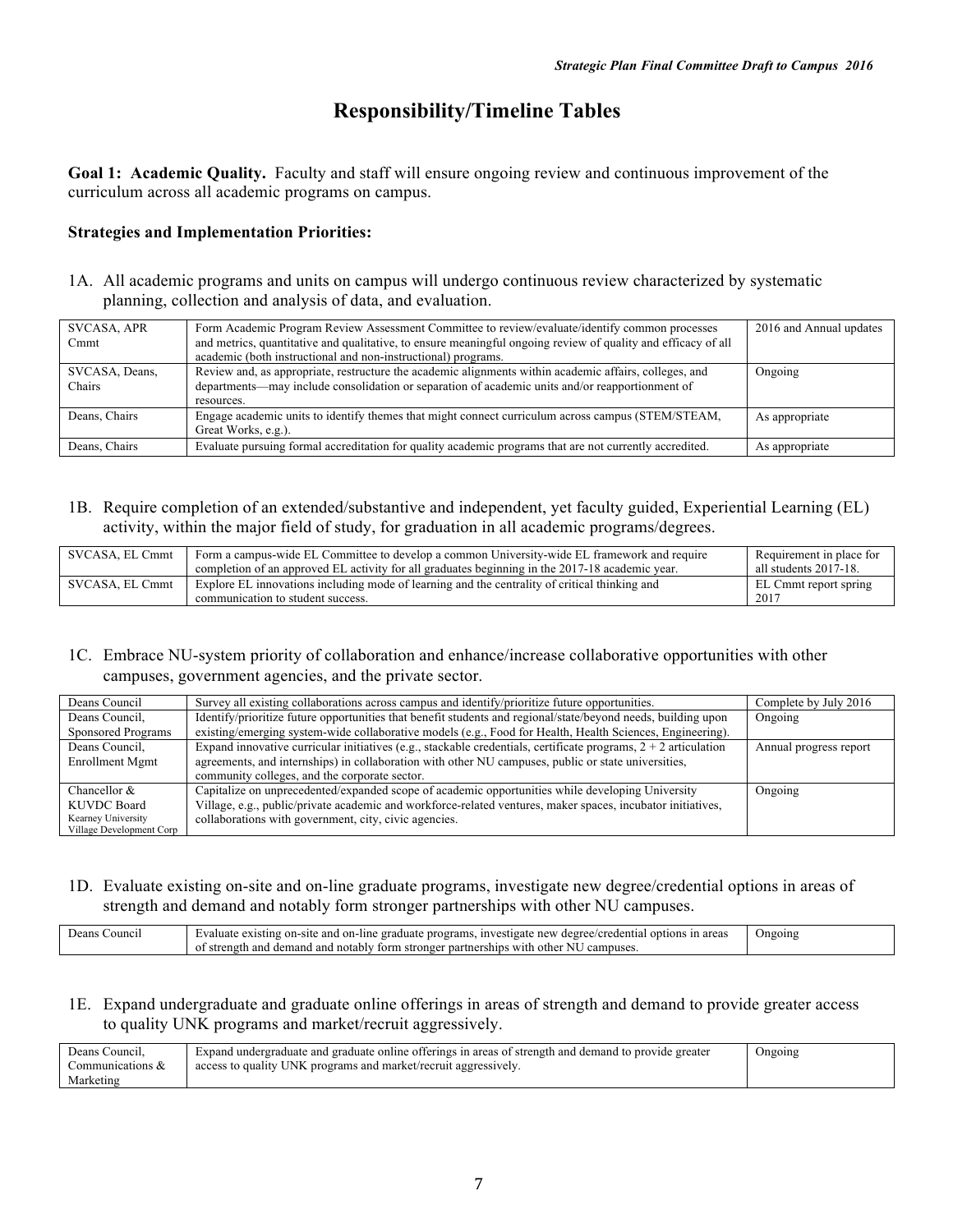# **Goal 2: Access and Success.** Increase recruitment and enhance support for student success.

# **Strategies and Implementation Priorities:**

## 2A. Increase recruitment of a quality, diverse student body through holistic enrollment management.

| Campus Community    | Elevate expectations for every unit/member of the campus community to embrace the critical role each plays | Increased enrollment—        |
|---------------------|------------------------------------------------------------------------------------------------------------|------------------------------|
| and all Supervisors | in recruiting/retaining students—emphasizing engagement, positive interactions, and mutual respect.        | Cabinet members report       |
|                     |                                                                                                            | unit initiatives/progress to |
|                     |                                                                                                            | Cabinet annually             |
| Campus Community    | Evaluate and enhance all aspects of recruitment (e.g. Admissions & Financial Aid strategies, campus tours  | Increased enrollment—        |
| and all Supervisors | and academic department visits, marketing/messaging, transfer processes.                                   | Cabinet members report       |
|                     |                                                                                                            | unit initiatives/progress to |
|                     |                                                                                                            | Cabinet annually             |
| Enrollment Mgmt     | Deploy targeted initiatives to increase enrollments of transfer, minority, and international students and  | Increased enrollment-        |
|                     | increase presence in specific Nebraska schools with strong academic programs and high number of quality    | Assc. VC reports unit        |
|                     | graduates.                                                                                                 | initiatives/progress to      |
|                     |                                                                                                            | Cabinet annually             |

# 2B. Increase retention of a quality, diverse student body through holistic enrollment management.

| Campus Community<br>and all Supervisors             | Elevate expectations for deep and professional engagement with students and improved responsiveness and<br>and customer service in all offices and functions.                                                                                                                                                                                                                          | 85% retention rate by fall<br>2019 |
|-----------------------------------------------------|----------------------------------------------------------------------------------------------------------------------------------------------------------------------------------------------------------------------------------------------------------------------------------------------------------------------------------------------------------------------------------------|------------------------------------|
| SVCASA, Deans<br>Council, Enrollment<br>Mgmt, UNKEA | Recognizing the critical role of advising (academic and career), enhance the quality of advising (faculty and<br>staff) through improved formal training, by developing common measures of student satisfaction with<br>advising, and working toward recognition of advising performance as a component of evaluation.                                                                 | 85% retention rate by fall<br>2019 |
| Enrollment Mgmt                                     | Enhance Military and Veteran services and support.                                                                                                                                                                                                                                                                                                                                     | Annual Cabinet updates             |
| Enrollment Mgmt                                     | Implement best practices and policies to promote student success and timely degree completion.<br>• Improve readiness of first-term freshmen "Admitted by Review" by creating/offering a series of 1-hour<br>Learning Skills courses that are specific to areas of concern.<br>Improve Freshman to Sophomore retention rate by deploying intensive early/often advising interventions. | 85% retention rate by fall<br>2019 |
| Registrar's Office<br>Acad/Career Svcs.<br>eCampus  | · Ensure academic programs are well-articulated and courses are offered/scheduled to meet demands.<br>• Develop a career education module for students that is accessible through MyBlue.                                                                                                                                                                                              | 2016-2017                          |

# 2C. Enhance support for diverse University activities and events that enrich the community and cultural life of the Kearney area, state, region, and beyond.

| Deans Council                                                   | Increasingly integrate themes of global engagement and cultural competency in academic programs and<br>across campus and promote cross-cultural interaction between students from different backgrounds.                                 | 2016                                                                  |
|-----------------------------------------------------------------|------------------------------------------------------------------------------------------------------------------------------------------------------------------------------------------------------------------------------------------|-----------------------------------------------------------------------|
| Deans Council, OIE,<br>et al.                                   | Enhance students' global engagement by increasing Study Abroad Programs (long and short term programs)<br>and continue to promote Service Learning and Community Outreach opportunities.                                                 | Ongoing                                                               |
| SVCASA, potential<br>Cmmt, and<br>Communications &<br>Marketing | Develop and support a comprehensive vision for UNK as a cultural hub for, for example, the fine and<br>performing arts, museums, festivals, symposia/conferences, civic engagement, and public discourse.                                | Evaluate interest<br>in/efficacy of forming<br>committee, spring 2016 |
| Director of Athletics                                           | Develop strategic plan for intercollegiate athletics, to provide sustainable framework for student-athletes'<br>competitive and academic success, and enhance relationships/affinity with students, employees, alumni, and<br>community. | Draft to Chancellor by<br><b>July 2016</b>                            |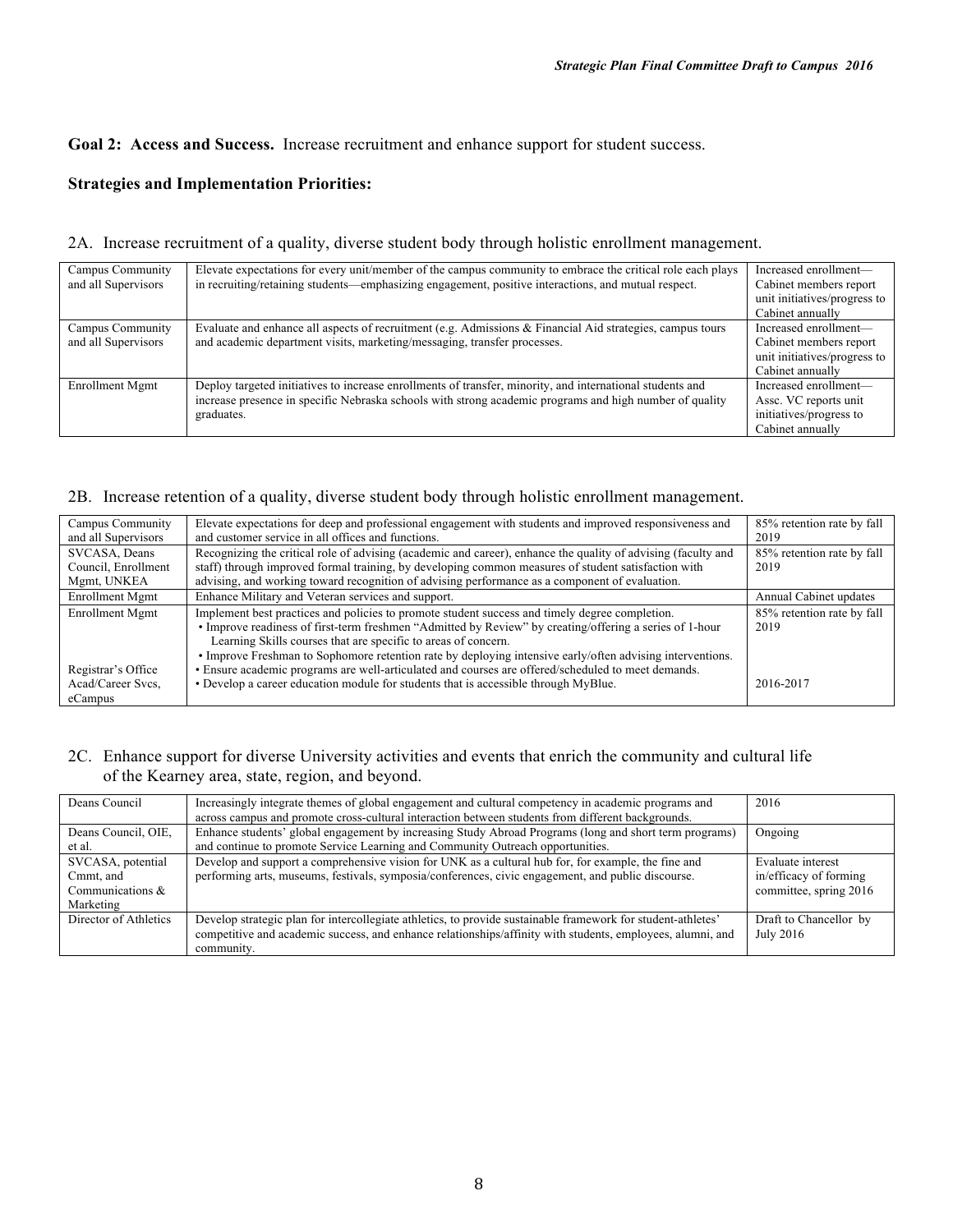**Goal 3: Quality Faculty and Staff.** Recruit, support, develop, and retain a high quality and diverse faculty and staff.

## **Strategies and Implementation Priorities:**

#### 3A. Evaluate processes of recruiting, retention, compensation, and explore alternate compensation approaches.

| HR, Supervisors,                  | Develop effective job postings that accurately reflect position responsibilities and workload expectations and                                                                                                                                                                                                                       | 2016 and ongoing                                         |
|-----------------------------------|--------------------------------------------------------------------------------------------------------------------------------------------------------------------------------------------------------------------------------------------------------------------------------------------------------------------------------------|----------------------------------------------------------|
| Comm/Mktg                         | enhance postings with marketing material that promotes the campus and community.                                                                                                                                                                                                                                                     |                                                          |
| Supervisors                       | Supervisors at all levels will be responsive to issues affecting retention, in addition they will model,                                                                                                                                                                                                                             | Immediately and ongoing                                  |
|                                   | encourage, and evaluate—as appropriate within university guidelines—employee professionalism as                                                                                                                                                                                                                                      |                                                          |
|                                   | exhibited in interactions with students, colleagues, and constituents.                                                                                                                                                                                                                                                               |                                                          |
| HR, Deans Council,                | Explore ways to address wage compression and salary inversion.                                                                                                                                                                                                                                                                       | SVCASA/VCBF report                                       |
| Supervisors                       |                                                                                                                                                                                                                                                                                                                                      | to Cabinet summer 2016                                   |
| HR, Supervisors                   | Solicit campus input to guide continual enhancement of faculty and staff orientation and supervisor training.                                                                                                                                                                                                                        | Ongoing                                                  |
| SVCAA, VCBF and<br>Direct Reports | Survey employees to determine professional development needs and prioritize for funding support.<br>Phase One: SVCAA and VCBF direct staff/faculty to document and critically evaluate effectiveness and<br>ROI of myriad existing campus initiatives.<br>Phase Two: Identify and implement priority professional development needs. | SVCAA & VCBF report<br>to Cabinet August 2016<br>2016-17 |
| Cabinet and all units             | Survey employees to determine meaningful recognitions of contributions, performance, and<br>accomplishments.                                                                                                                                                                                                                         |                                                          |
|                                   | Phase One: Cabinet engages direct reports to document and evaluate current recognitions.<br>Phase Two: Cabinet engages all campus constituencies to develop meaningful program of recognitions.                                                                                                                                      | Cabinet report June 2016<br>2016-17                      |

#### 3B. Explore and implement ways to enhance diversity of faculty and staff.

| Chancellor, HR, Dean | Initiate the Equity, Access and Diversity Advisory (EAD) to assist the Chancellor in further             | Spring 2016 and ongoing |
|----------------------|----------------------------------------------------------------------------------------------------------|-------------------------|
| of Student Affairs   | nurturing an atmosphere of inclusion for faculty, staff, students, and visitors to campus.               |                         |
| HR, Supervisors,     | Evaluate current recruiting processes and procedures to attract larger and more diverse candidate pools. | Spring 2016 and ongoing |
| Communications &     |                                                                                                          |                         |
| Marketing            |                                                                                                          |                         |

## 3C. **Specific for Faculty:** Explore and implement approaches to managing workload/expectations and teaching, scholarship, and service to enhance the workplace and productivity.

| SVCASA, Deans,<br>Council, affected | Utilize Digital Measures as the official electronic repository for faculty activity (teaching, scholarship,<br>service, and administrative responsibilities) and annual productivity goals. | Deploy 2017-18 |
|-------------------------------------|---------------------------------------------------------------------------------------------------------------------------------------------------------------------------------------------|----------------|
| Units/Entities                      |                                                                                                                                                                                             |                |
| SVCASA, Deans,                      | Examine faculty workload policy, clarify performance/evaluation expectations, and seek parity across units.                                                                                 | 2016-17        |
| Council, affected                   |                                                                                                                                                                                             |                |
| Units/Entities                      |                                                                                                                                                                                             |                |
| SVCASA, Deans,                      | Inaugurate, and clarify performance/evaluation expectations for, appointments of designated faculty as                                                                                      | 2017           |
| Council, affected                   | Professor of Research (greater degree of focus on scholarly activity) or Professor of Practice (greater degree                                                                              |                |
| Units, UNKEA                        | of focus on teaching/advising/service).                                                                                                                                                     |                |
|                                     |                                                                                                                                                                                             |                |
| Deans Council and                   | Provide appropriate and reasonable support for faculty to pursue a meaningful agenda of scholarly activity;                                                                                 | 2016-17        |
| Sponsored Programs                  | one of professional satisfaction and distinct benefit to students and society.                                                                                                              |                |
|                                     | • Survey faculty to determine resources (time, space, support staff, equipment, supplies, and travel) required                                                                              |                |
|                                     | to pursue meaningful scholarly activity, identify funding sources, and develop incremental allocation plan.                                                                                 |                |
| SVCASA, Dean's                      | • Develop campus-wide program in grantsmanship to increase grant resources, and in seeking parity across                                                                                    |                |
| Council, UNKEA                      | units, work toward recognizing grantwriting as an option for faculty scholarly productivity in evaluations.                                                                                 |                |
|                                     |                                                                                                                                                                                             |                |
|                                     |                                                                                                                                                                                             |                |

#### 3C. **Specific for Staff:** Explore and implement approaches to managing workload/expectations to enhance the workplace and productivity.

| HR.<br>Supervisors | <b>B TT</b><br>bands.<br>staf!<br>Benchmark<br>system pay<br>t compensation through established.<br>' NU                                           | 2016 |
|--------------------|----------------------------------------------------------------------------------------------------------------------------------------------------|------|
| HR.<br>Supervisors | ، iob descriptions/bands (<br>staff<br>l expectations within<br>; units<br>and s<br>: parity<br>workload<br>across<br>-larity<br>' seek            | 2016 |
| HR.<br>Supervisors | work-from-home)<br>7 of flexible.<br>work<br>week<br>e work<br>. scheduling<br>davs<br>aluate<br>compressed<br>31b111tv<br>hours<br>teas.<br>. Hey | 2016 |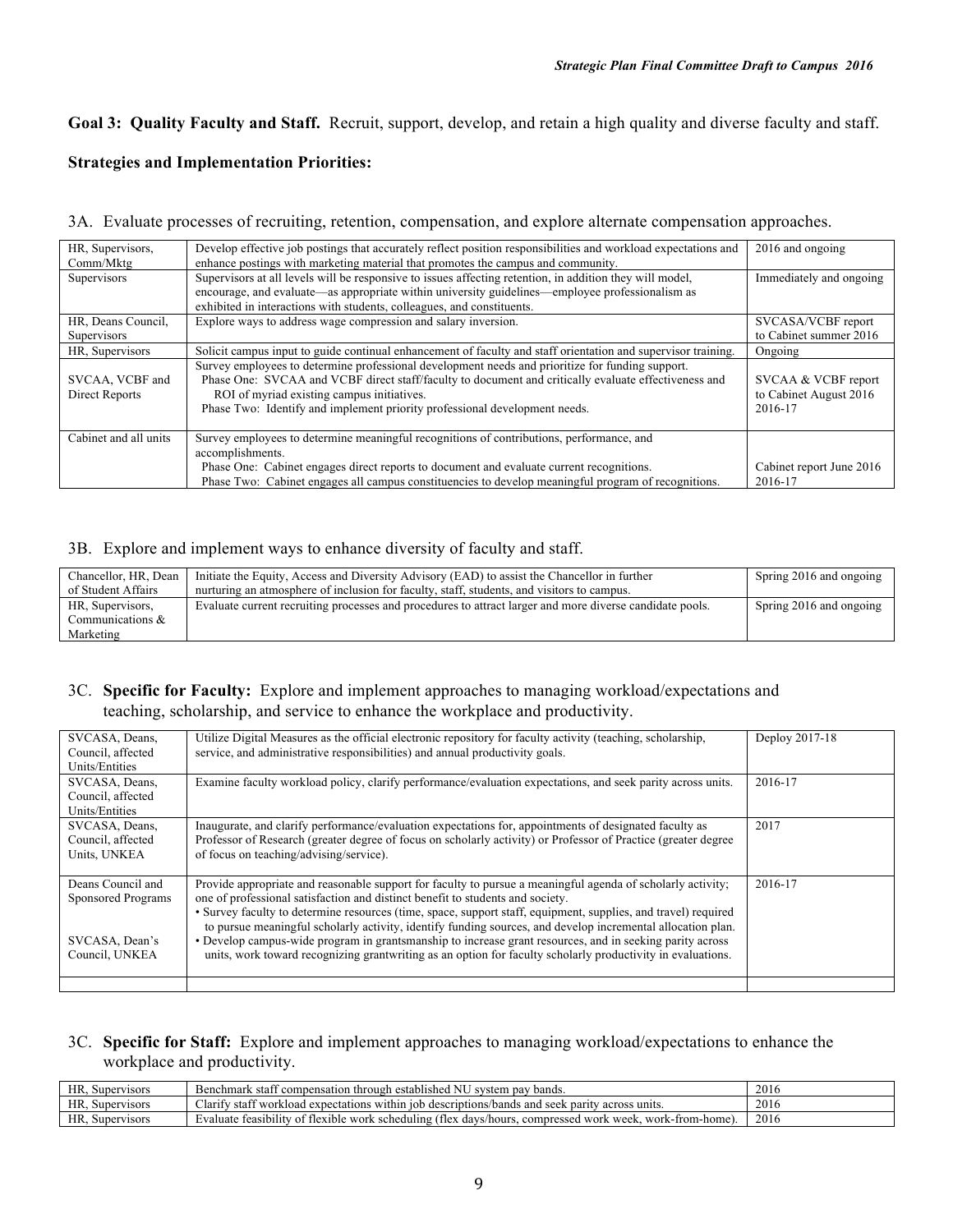**Goal 4: Stewardship of Resources.** Secure, generate, and responsibly steward the resources necessary to carry out the mission of the campus and ensure long-term institutional fiscal stability and environmental sustainability.

#### **Strategies:**

4A. Annually generate revenue necessary to offer competitive compensation, maintain and replace facilities, and invest in technology and infrastructure, student services, and general institutional needs.

| Campus Community   | Enhance recruitment and retention of students to increase credit-hour production/tuition net revenue.        | Annually increase       |
|--------------------|--------------------------------------------------------------------------------------------------------------|-------------------------|
| Deans Council      | Optimize course offerings/scheduling/enrollments to increase credit hour production/tuition net revenue.     | Annually increase       |
| Deans Council and  | Enhance current/Develop new on-campus and online programs in areas of strength/demand and market and         | Report annually         |
| Academic Units     | recruit aggressively.                                                                                        |                         |
| Deans Council.     | Increase internal support for, and success in, acquiring external grant/indirect funding.                    | By 2020, awarded \$6M   |
| Sponsored Programs |                                                                                                              | per year                |
| VP Alum/Foundation | Build on increasingly successful Foundation efforts to increase private giving.                              | Report annually         |
| Deans Council      | Create stronger 2+2 agreements with state institutions of higher education and collaborate with high schools | Spring 2016 and ongoing |
|                    | on dual enrollment and other mutually beneficial opportunities.                                              |                         |

#### 4B. Administer resources in alignment with campus, unit, and operations priorities.

| Cabinet with all units<br>and functions           | Critically analyze, using appropriate metrics, the effectiveness, efficiency, and fiscal and environmental<br>sustainability of every unit/aspect of UNK's operations.                            | 2016 and review annually |
|---------------------------------------------------|---------------------------------------------------------------------------------------------------------------------------------------------------------------------------------------------------|--------------------------|
| Cabinet with all units<br>and functions           | Align resource allocations with priorities in all units/aspects of UNK's operations.                                                                                                              | 2016 and review annually |
| Cabinet with all units<br>and functions           | Continue to invest prudently in technology and environmentally-friendly infrastructure to support campus<br>priorities while seeking efficiencies in purchasing and within current staffing/time. | 2016 and review annually |
| Cabinet, Facilities<br>Management and<br>Planning | Increasingly execute environmental sustainability strategies identified in UNK's sustainability master plan.                                                                                      | 2016 and review annually |
| <b>VCBF</b>                                       | Form a Budget Advisory, with representation across campus units, to provide input relative to resource<br>allocation and administration.                                                          | 2016-17                  |

#### 4C. Enhance UNK's brand and reputational identity across the state, region, and nation.

| Communications &<br>Marketing, VCBF                                              | Operationalize plans for integrated marketing/branding/communications, unique to UNK while<br>complimentary to the NU "One University Four Campuses" theme, to tell our University's story and<br>aggressively promote the strategic priorities outlined in this document.                     | 2016                     |
|----------------------------------------------------------------------------------|------------------------------------------------------------------------------------------------------------------------------------------------------------------------------------------------------------------------------------------------------------------------------------------------|--------------------------|
| Cabinet, Deans,<br>Faculty, Staff,<br>Communications &                           | Identify and pursue mutually beneficial collaborations with the City of Kearney and Buffalo County,<br>regional businesses and stakeholders, and other specific area communities (such as Lexington and Grand<br>Island) to work together to solve community academic and business challenges. | Ongoing                  |
| Marketing                                                                        | Phase One: Document all current collaborations                                                                                                                                                                                                                                                 | July 2016 Cabinet report |
| Chancellor $\&$<br>KUVDC Board<br>Kearney University<br>Village Development Corp | Capitalize on unprecedented opportunities provided by the development of University Village to pursue new<br>ventures and partnerships—public/private, academic/community, retail, office, residential, and recreational.                                                                      | 2016 and ongoing         |
| Alum/Foundation<br>VP, Communications<br>& Marketing                             | Build on increasingly successful alumni engagement initiatives and tracking of graduates to deepen alumni<br>affinity and engagement with campus to enhance recruiting, fundraising, and experiential learning and<br>internship opportunities.                                                | Report annually          |